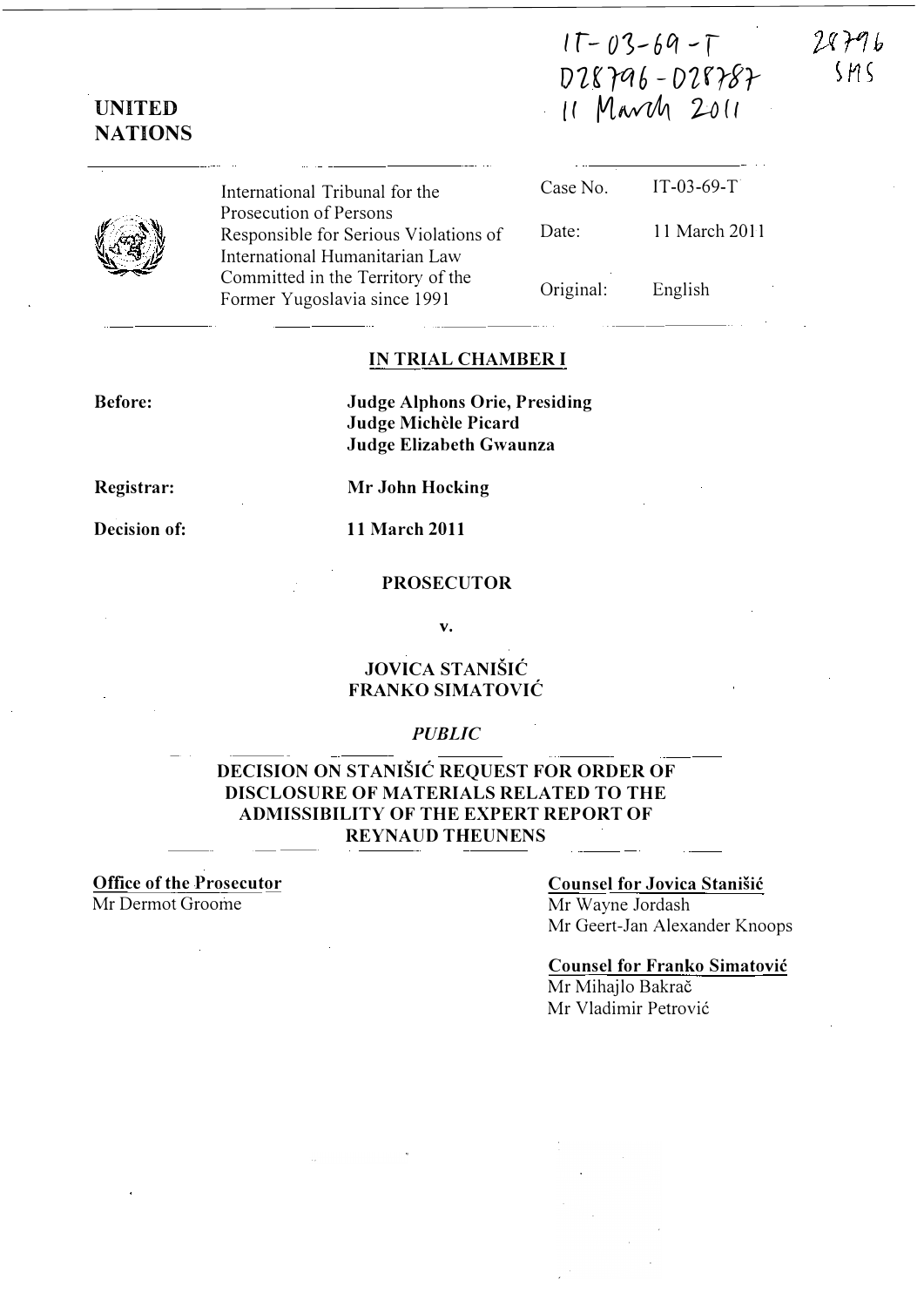# I. PROCEDURAL HISTORY AND SUBMISSIONS OF THE PARTIES

1. On 15 February 2011, the Stanisic Defence filed a request for a disclosure order regarding materials related to witness Reynaud Theunens ("Request").<sup>1</sup> On 22 February 2011, the Prosecution responded, asking the Chamber to deny the Request ("Response").<sup>2</sup> On 1 March 2011, the Stanisić Defence requested leave to reply to the Response, $3$  which the Chamber denied.<sup>4</sup>

#### . A. Background

2. On 27 October 2005, the Prosecution disclosed the *curriculum vitae* of proposed expert witness Reynaud Theunens to the Defence. On 2 July 2007, the Prosecution filed Theunens' expert report ("Report") pursuant to Rule 94 bis (A) of the Rules of Procedure and Evidence ("Rules").<sup>5</sup> On 26 July 2007, the Stanišić Defence notified the Chamber and the parties that "it challenges (the relevance of) the report" ("Rule 94 bis Notification").<sup>6</sup>

3. Theunens testified in this ·case between 26 October and 3 November 2010. During his testimony, the Stanišić Defence made enquiries with the Prosecution for disclosure of additional materials to clarify his involvement in Stanišić and Simatović case.<sup>7</sup> The Chamber deferred its decision on admission of the Report and allowed the Defence to make written submissions regarding its admissibility in light of Theunens' involvement in the present case beyond preparation of the Report.<sup>8</sup>

 $\mathbf{I}$ Stanišić Request for Order of Disclosure of Materials Related to the Admissibility of the Expert Report of Reynaud Theunens with Confidential Annexes, 15 February 2011. The Request was initially to be filed with public annexes on 14 February 2011. With leave of the Chamber, granted through an informal communication on 15 February 2011, the Stanišić Defence filed the Request the next day with the annexes made confidential at the request of the Prosecution. However, the Chamber has noted that the Request filed on 15 February contains an additional annex and that some annexes are longer than in the Request distributed to the Chamber and the parties on 14 February. Since parts of the annexes to the Request were illegible, the Stanišić Defence filed a corrigendum attaching all annexes. Stanišić Corrigendum to Stanisic Request for Order of Disclosure of Materials Related to the Admissibility of the Expert Report of Reynaud Theunens, 4 March 2011 (Confidential) ("Corrigendum"). For consistency and ease of reference, the Chamber will for all Annexes refer to the ones attached to the Corrigendum.

 $\bar{\mathcal{Z}}$ Prosecution Response to Stanišić Request for Disclosure Order of Materials Related to Expert Reynaud Theunens and Request to Exceed the Word Limit, 22 February 2011.

 $\overline{\mathbf{3}}$ Stanišić Motion for Leave to Reply to Prosecution Response to Stanišić Request for Disclosure of Materials. Related to Expert Reynaud Theunens, 1 March 2011.

 $\overline{A}$ On 20 March 2011 the Chamber informed the parties through an informal communication that the Stanišić Defence request for leave to reply was denied.

<sup>5</sup> Prosecution's Submission of the Expert Report of Reynaud Theunens Pursuant to Rule 94bis with Annexes A and B, 2 July 2007.

<sup>6.</sup>  Defence Notification Pursuant to Rule 94(B), 26 July 2007 (Confidential).

See T. 9519-9520, 9529; Confidential Annex A to the Corrigendum; Response, para. 7.

 $\bar{\mathbf{S}}$ T. 8057-8058, 8771-8773. The Report was assigned exhibit number P 1575 ( MFI).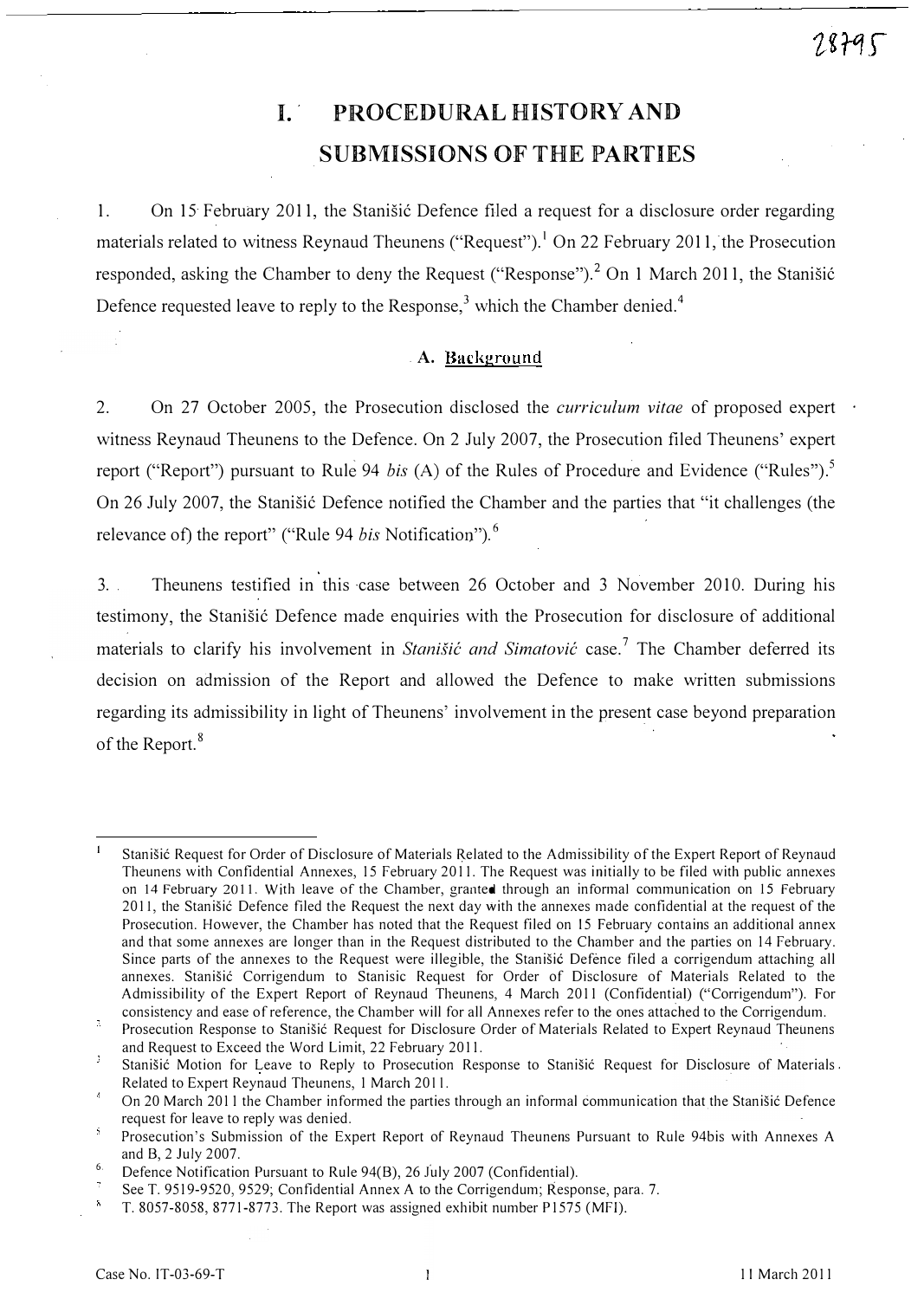4. After the conclusion of Theunens' testimony, the Stanišić Defence made further disclosure . . requests to the Prosecution.<sup>9</sup> After discussion of the matter in Court on 25 November 2010, the Chamber encouraged the parties, to the extent possible, to come to an agreement.<sup>10</sup> It also invited the Stanišić Defence to file a written motion seeking further disclosure regarding any issues that could not be resolved by way of agreement.<sup>11</sup> Thereafter the parties continued to communicate on the matter.<sup>12</sup> On 28 January 2011, the Stanisic Defence informed the Chamber by informal communication that the Stanišić Defence and Prosecution had reached an impasse, and that it intended to file a motion seeking an order for disclosure of Theunens related materials. The Chamber set the deadline for the filing of such motion at 14 February 2011.<sup>13</sup>

### B. Request

5. The Stanišić Defence requests the Chamber to order the Prosecution to disclose certain materials related to Theunens. It submits these materials are relevant in order to assess to what extent Theunens' involvement in this case has affected his impartiality, and therefore the reliability of his conclusions, the admissibility of the Report and weight, if any, to be given to the Report if admitted.<sup>14</sup> The Stanišić Defence requests disclosure of the following materials (collectively, "Requested Materials") for the reasons set out below:

(a) The draft table of contents of the Report sent in spring 2007 by Theunens to Ms. Brehmeier (then Acting Senior Trial Attorney), specifically to show that Theunens had a settled  $-$  and thus biased  $$ view when starting work on the Report.

(b) All personal drafts of the Report that Theunens saved on the Prosecution network at different stages of preparing the Report, specifically to obtain insight in the methodology used in preparing it, the influence of others on the drafting of the Report, and how quickly Theunens reached his conclusions as further evidence of his bias.

(c) All Requests for Assistance ("RFAs") that Theunens drafted for the case, specifically to understand his involvement in this case and his approach to preparing the Report.

(d) All emails sent by Theunens regarding evidence admitted in this case, specifically to assess the extent of Theunens' involvement in this case.<sup>15</sup>

 $\boldsymbol{9}$ T. 9516-9521; Request, paras 2-3; Confidential Annexes A and B to the Corrigendum; Response, paras 7-9.

 $10$  T. 9540-9542.

<sup>11</sup> T. 9541.

<sup>&</sup>lt;sup>12</sup> Request, paras 3-4; Confidential Annexes C-G to the Corrigendum; Response, paras 11-15.<br><sup>13</sup> T 11077 11079

<sup>13</sup> T. I I077-11079.

 $^{14}$  Request, paras 12-14.

Request, paras 14-15.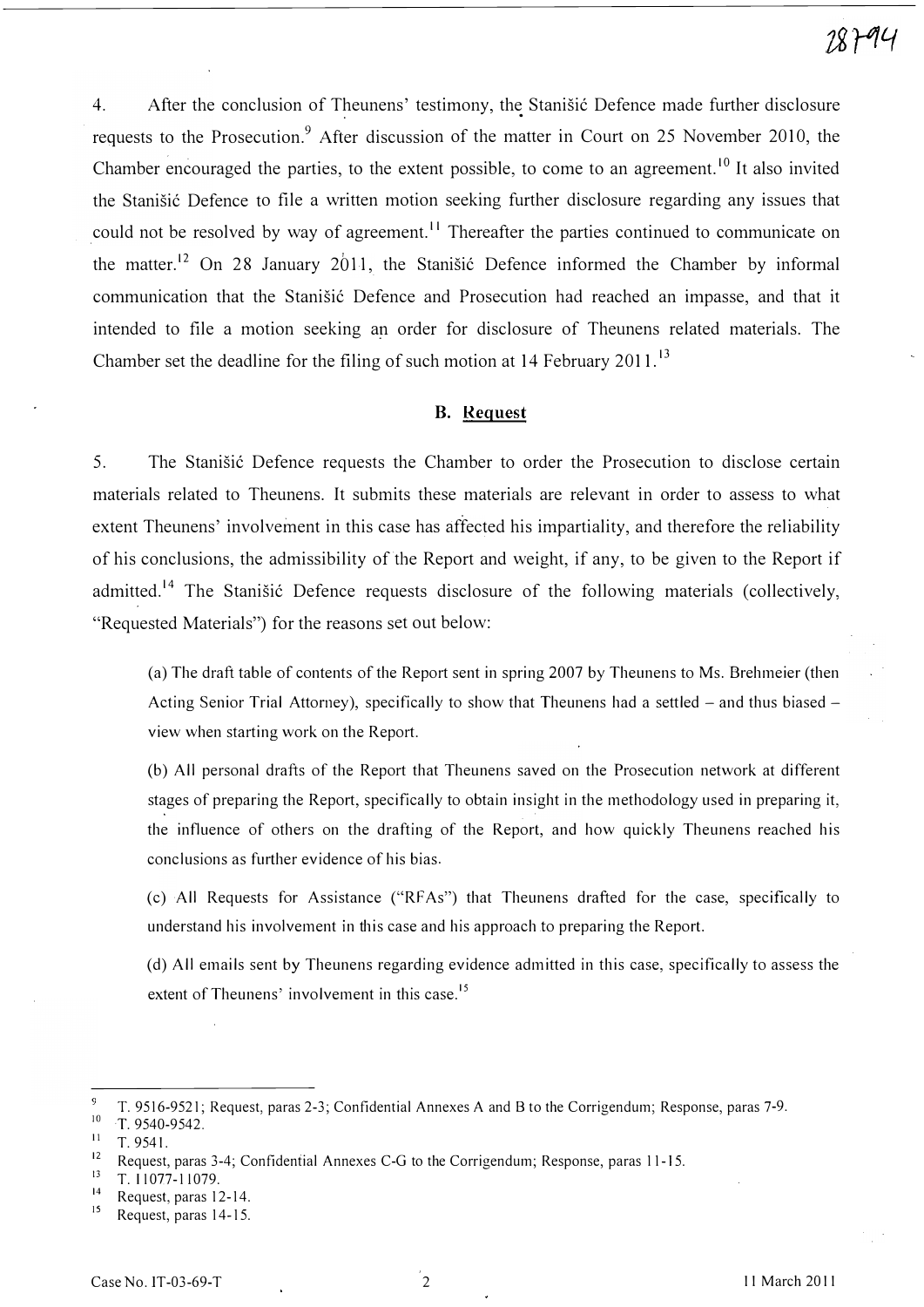# 28793

6. The Stanišić Defence submits that the Requested Materials fall within the Prosecution's disclosure obligations under Rule  $66(B)$ .<sup>16</sup> They are within the custody or control of the Prosecution, and are material to the preparation of the Defence case since they impact "upon the reliability and credibility of a witness (heavily) relied upon by the Prosecution".<sup>17</sup>

7. The Stanistic Defence further argues that the Requested Materials are exculpatory within the definition of Rule 68 since they may affect the credibility of Theunens' opinions.<sup>18</sup> Therefore, the Requested Materials are also subject to disclosure under this Rule.<sup>19</sup>

### C. Response

8. The Prosecution requests leave to exceed the word limit.<sup>20</sup> It further opposes any order for disclosure of additional materials related to Theunens for the following three reasons.<sup>21</sup>

9. First, the Prosecution submits that it is too late for the Stanistic Defence to challenge the qualifications of Theunens as an expert and make the related requests for disclosure.<sup>22</sup> The Rule 94 bis Notification did not indicate a challenge to Theunens' qualifications pursuant to Rule 94 bis (B)(iii), although at the time of filing the Stanisic Defence was familiar with Theunens' employment with the Prosecution and his earlier expert reports admitted in other cases.<sup>23</sup> The Stanišić Defence at no point prior to Theunens' testimony in this sought leave to amend its Rule 94 bis Notification.<sup>24</sup> Notwithstanding the lack of notice, concerns relating to Theunens' independence or impartiality do not go to the admissibility of the Report pursuant to Rule 94 bis but to its weight.<sup>25</sup> The Stanisić Defence had ample opportunity to address these matters during crossexamination.<sup>26</sup>

10. Second, the Prosecution argues that the Requested Materials do not fall within its disclosure obligations.<sup>27</sup> The Prosecution submits that disclosure of expert materials is in principle governed by Rule 94 bis. Since Rule 94 bis (A) does not require disclosure of draft(s) of an expert report and communication between the expert and the tendering party, the Prosecution is under no obligation

- $\frac{19}{20}$  Ibid.
- $\frac{20}{21}$  Response, para. 2.
- $\frac{21}{22}$  Response, para. 1.
- $\frac{22}{23}$  Response, paras 17-25.
- $\frac{23}{24}$  Response, paras 22-24.
- <sup>24</sup> Response, paras 21-24.  $rac{25}{26}$  Response, para. 24.

 $\frac{16}{17}$  Request, para. 14.

 $\frac{17}{18}$  Ibid.

 $\frac{18}{19}$  Ibid.

 $\frac{26}{27}$  Ibid.

Response, paras 26-38.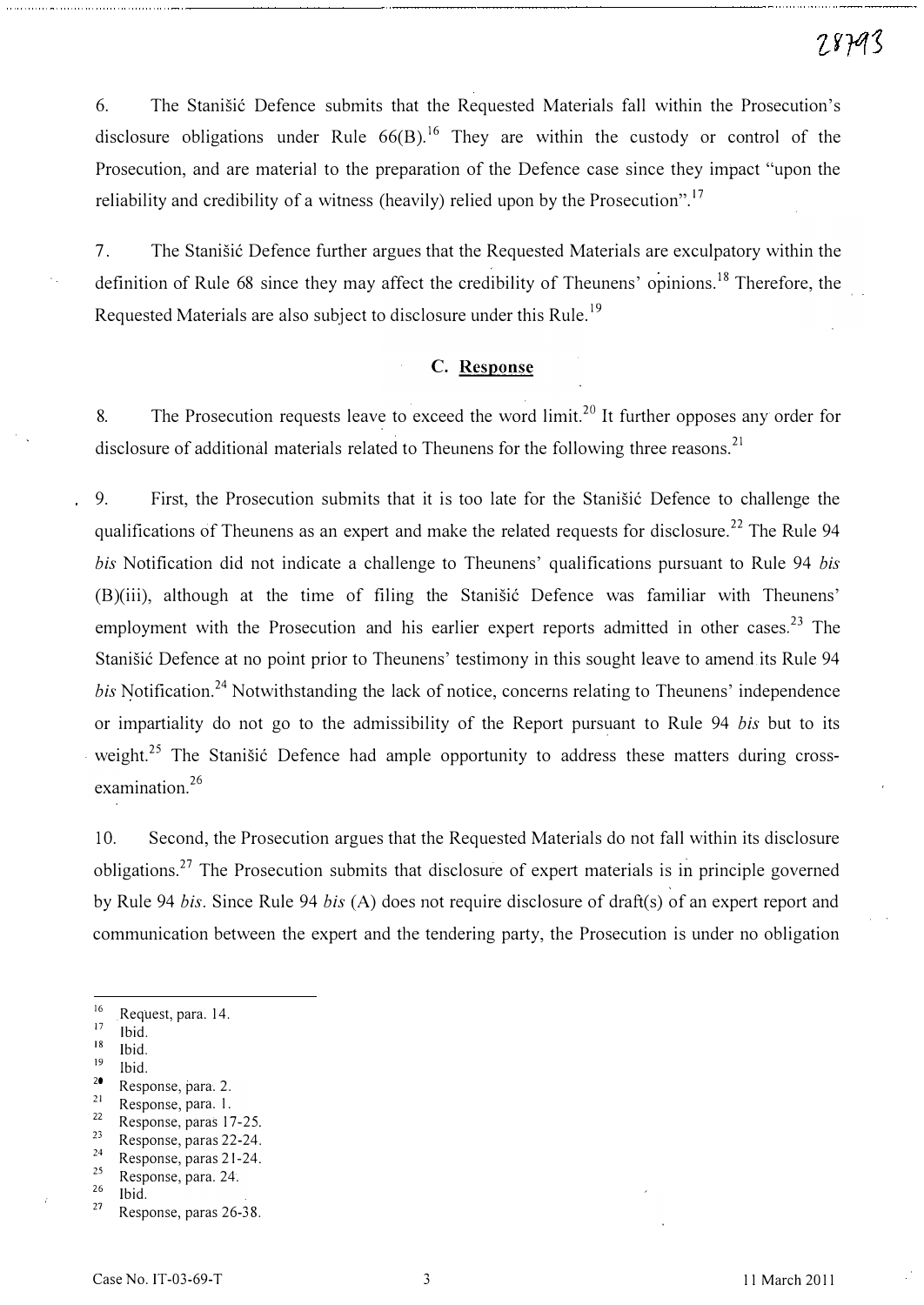to disclose the Requested Materials.<sup>28</sup> The Request also falls outside Rule  $66(B)$  disclosure obligations since it fails to meet the test of 'materiality' required under that rule.<sup>29</sup> The Prosecution acknowledges that Rule 68 would require disclosure of any material which in the actual knowledge of the Prosecutor affects the credibility of Prosecution evidence.<sup>30</sup> However, it submits that in the absence of "indications of undue influence on the contents of Mr. Theunens' report", it is not obliged pursuant to Rule 68 to conduct any further searches or disclosures of archived materials.<sup>31</sup>

11. Third, the Prosecution submits that the Request is umeasonable since the Prosecution "undertook reasonable efforts in the interest of transparen�y to provide information to the Defence despite no clear obligation under the Rules and the untimely nature of the requests".<sup>32</sup> The information obtained by the Defence during or after cross-examination does not justify an order to the Prosecution to further explore archived materials.<sup>33,</sup>

# 11. APPLICABLE LAW

12. Rule 66(B) of the Rules provides that the Prosecutor shall, on request, permit the Defence to inspect any documents in the Prosecutor's custody or control, which are material to the preparation of the defence. The material requested pursuant to Rule 66(B) must (1) be relevant or possibly relevant to an issue in the case; (2) raise or possibly raise a new issue the existence of which is not apparent from the evidence the Prosecution proposes to use; (3) hold out a real, as opposed to fanciful, prospect of providing a lead on evidence which goes to (1) or (2).<sup>34</sup>

13. According to Rule 68(i) of the Rules, the Prosecution shall disclose to the Defence any material which in the actual knowledge of the Prosecutor may suggest the innocence or mitigate the guilt of the accused or affect the credibility of Prosecution evidence. The determination of which materials are subject to disclosure under this provision, is a fact-based judgement made by the Prosecution.<sup>35</sup> A Trial Chamber will only intervene in case of proof that the Prosecution abused its judgement.<sup>36</sup>

 $\frac{28}{29}$  Response, paras 26-32.

 $^{29}$  Response, paras 33-36.

 $\frac{30}{31}$  Response, para. 37.

 $\frac{31}{32}$  Response, paras 37-38.

 $32$  Response, para. 40 (footnote omitted). See also Response, paras. 39, 41-48.

Response, para. 48.

<sup>34</sup> Prosecutor v. Zejnil Delalić et al., Case No. IT-96-21-T, Decision on Motion by the Accused Zejnil Delalić for the Disclosure of Evidence, 27 September 1996, paras 6-S.

The Prosecutor v. Edouard Karemera et al., Case No. ICTR-98-44-AR73.13, Decision on Joseph Nzirorera's Appeal from Decision on Tenth Rule 68 Motion, 14 May 2008, para. 9; Ferdinand Nahimana et al. v. The Prosecutor, Case No. ICTR-99-S2-A, Decision on Appellant Jean-Bosco Barayagwiza's Motions for Leave to Present Additional Evidence pursuant to Rule 115 of the Rules of Procedure and Evidence, 8 December 2006, para. 34, referring to, inter alia, Ferdinand Nahimana et al. v. The Prosecutor, Case No. ICTR-99-52-A, Decision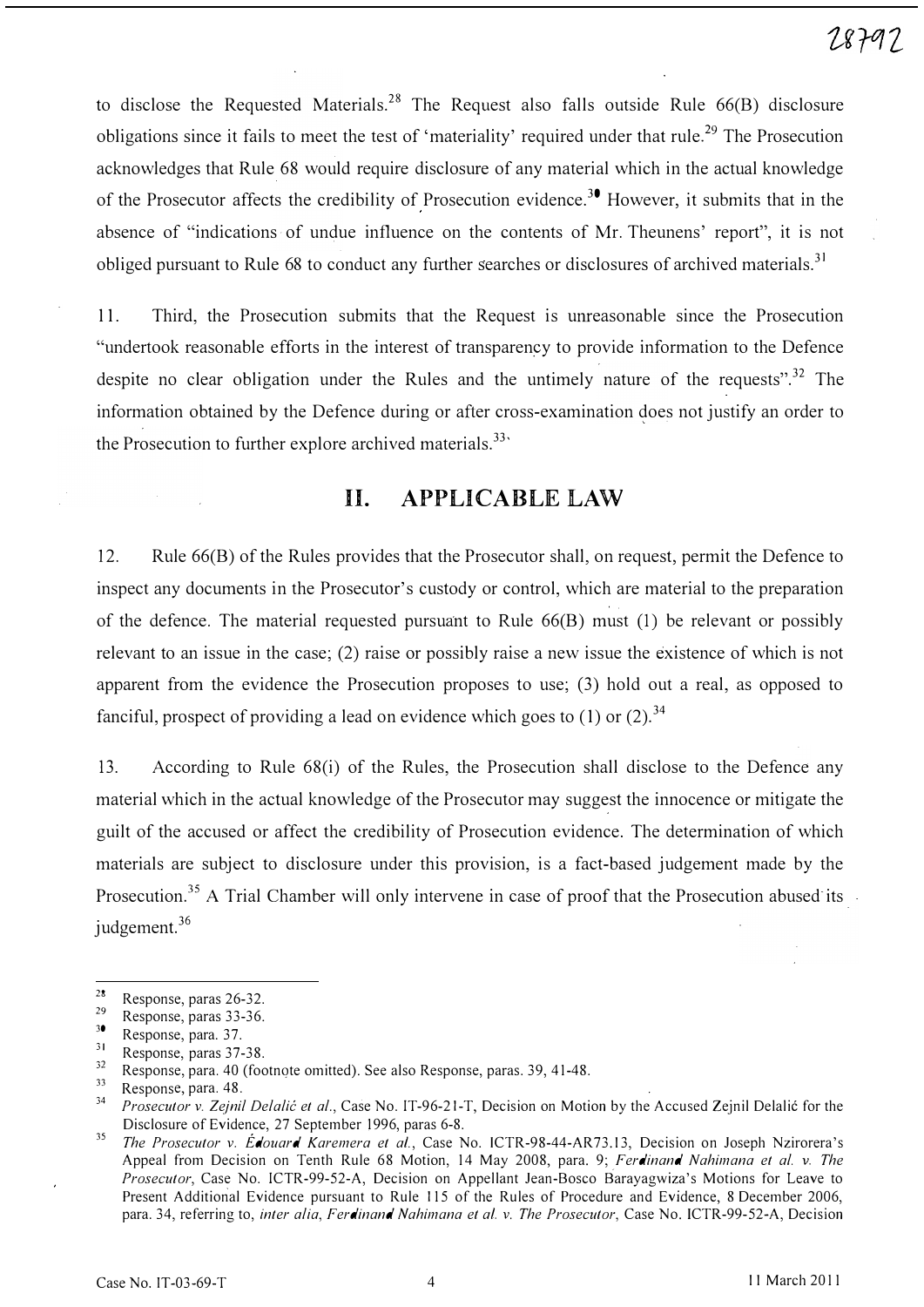14. The Appeals Chamber has held that, in relation to Defence requests for disclosure of evidence pursuant to Rules 66 and 68, the Defence carries the burden of proof and is required to cumulatively (i) prove that the document requested is in the Prosecution's custody or control, (ii) set forth a prima facie case for its relevance to the presentation of the Defence case, and (iii) specifically identify the requested documents.<sup>37</sup>

15. Rule 94 his of the Rules governs the testimony of expert witnesses:

(A) The full statement and/or report of any expert witness to be called by a party shall be disclosed within the time-limit prescribed by the Trial Chamber or by the pre-trial Judge.

(B) Within thirty days of disclosure of the statement and/or report of the expert witness, or such other time prescribed by the Trial Chamber or pre-trial Judge, the opposing party shall file a notice indicating whether:

(i) it accepts the expert witness statement and/or report; or

(ii) it wishes to cross-examine the expert witness; and

(iii) it challenges the qualifications of the witness as an expert or the relevance of all or parts of the statement and/or report and, if so, which parts.

## Ill. DISCUSSION

#### A. Preliminary Issue

16. Considering the background of the issue as well as the length of the Request and its annexes, the Trial Chamber grants leave to the Prosecution to exceed the word limit in its Response.

#### B. Request

17. The issue before the Chamber is whether the Stanisic Defence is entitled to disclosure of the Requested Materials.

on Appellant Jean-Bosco Barayagwiza's Motion Requesting that the Prosecution Disclosure of the Interview of Michel Bagaragaza Be Expunged from the Record, 30 October 2006, para. 6; The Prosecutor v. Edouard Karemera et al., Case No. ICTR-98-44-AR73.6, Decision on Joseph Nzirorera's Interlocutory Appeal, 28 April 2006, para. 16.

<sup>&</sup>lt;sup>36</sup> Prosecutor v. Mladen Naletilić and Vinko Martinović, Case No. IT-98-34-T, Decision on Joint Motions for Order Allowing Defence Counsel to Inspect Documents in the Possession of the Prosecution, 16 September 2002, p. 3; Prosecutor v. Tihomir Blaškić, Case No. IT-95-14-A, Decision on the Appellant's Motions for the Production of Material, Suspension or Extension of the Briefing Schedule, and Additional Filings, 26 September 2000, para. 39.

Edollard Karemera et a!. v. The Prosecutor, Case No. ICTR-9S-44-AR73.1S, Decision on Joseph Nizirorera's Appeal from Decision on Alleged Rule 66 Violation, 17 May 2010, paras 12-13 and 32, citing Jean de Dieu 37 Kamuhanda v. The Prosecutor, Case No. ICTR-9S-54A-R6S, Decision on Motion for Disclosure, 4 March 2010, para. 14; Prosecutor v. Edouard Karemera et al., Case No. ICTR-98-44-AR73.11, Decision on Prosecution's Interlocutory Appeal Concerning Disclosure Obligations, 23 January 200S, para. 12. See also Prosecutor v. Ljube Boškoski and Johan Tarčulovski, Case No. IT-04-82-T, Decision on Boškoski Defence Urgent Motion for an Order to Disclose Material pursuant to Rule 66(B), 31 January 200S, para. 7.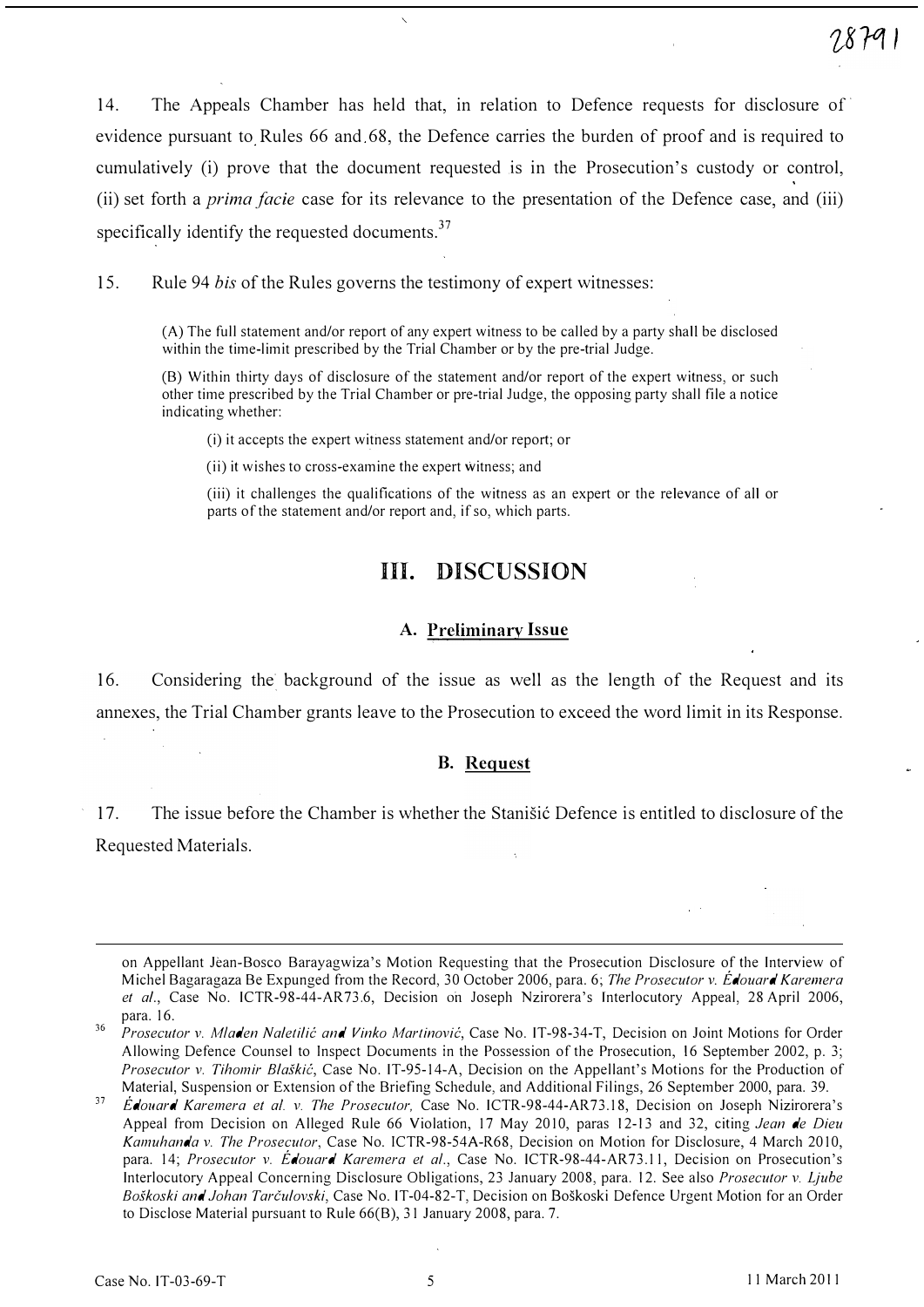# 28790

 $\pm$ . The Requested Materials are subject to disclosure pursuant to disclosure pursuant to the parties.

18. At the outset, before determining whether the Requested Materials fall within the system of disclosure under the Rules, the Chamber notes that the Prosecution appears to have made significant efforts to meet the Stanišić Defence's requests for disclosure of certain Theunens related materials.<sup>38</sup> The Prosecution offered to discuss with the Stanistic Defence the possibility of coming to a stipulation and to organise a conference call for the Stanisić Defence with Theunens, which the Chamber encouraged.39 Based on the submissions the Chamber has before it, it appears that the Stanišić Defence decided not to take up these offers. $40$ 

19. A proposed expert witness is required to give his or her evidence in full transparency of the established or assumed facts that he or she relies upon, and of the methods used when applying his or her knowledge, experience, or skills to form his or her expert opinion.<sup>41</sup> During the examination of an expert, parties may broach any issues that may arise with regard to communication between a party and its expert witness, early drafts of an expert report, or draft tables of content for such a report.<sup>42</sup> The Chamber will now examine whether – under the specific circumstances of the Request

20. Rule 94 bis (A) requires the disclosure of expert reports in full. The Chamber considers that the Rule does not entail any obligation to disclose communication or documents drafted in preparation of such a report or early drafts thereof. To find otherwise would be an unreasonable broadening of the rule.

21. The Chamber finds that the Requested Materials are also,not subject to disclosure pursuant to Rule 66(B) of the Rules. During his examination, Theunens provided evidence under oath regarding his prior involvement in this case in general and the preparation of the Report in particular.<sup>43</sup> Further to the testimony, the Stanišić Defence put questions regarding Theunens' involvement in the *Stanišić and Simatović* case and the drafting of the Report and RFAs to

 $38$  T, 9519-9520, 9532; Confidential Annexes A and G to the Corrigendum; Response, paras 7, 10-13, 15, 40.

<sup>39</sup>T. 9528-9529, 9538-9542; Confidential Annexes A and G to the Corrigendum; Response, paras 10, 40.

<sup>4</sup> Response, paras 41-43.

Prosecutor v. Ante Gotovina et al., Case No. IT-06-90-T, Decision on Disclosure of Expert Materials, 27 August 2009 ("Gotovina Decision"), para. 10; Prosecutor v. Vidoje Blagojević and Dragan Jokić, Case No. IT-02-60-T, Decision on Prosecution's Motion for Admission of Exert Statements, 7 November 2003, para. 19; *Prosecutor v.* Stanislav Galić, Case No. IT-98-29-T, Decision on the Expert Witness Statements Submitted by the Defence, 27 January 2003, p. 3; Prosecutor v. Stanislav Galić, Case No. IT-98-29-T, Decision Concerning the Expert Witnesses Ewa Tabeau and Richard Philipps, 3 July 2002, p. 2.

<sup>&</sup>lt;sup>42</sup> See Gotovina Decision, para. 11.<br><sup>43</sup> See T 8052-8053, 8056, 8146-81

See T. 8052-8053, 8056, 8146-8162, 8170-8171.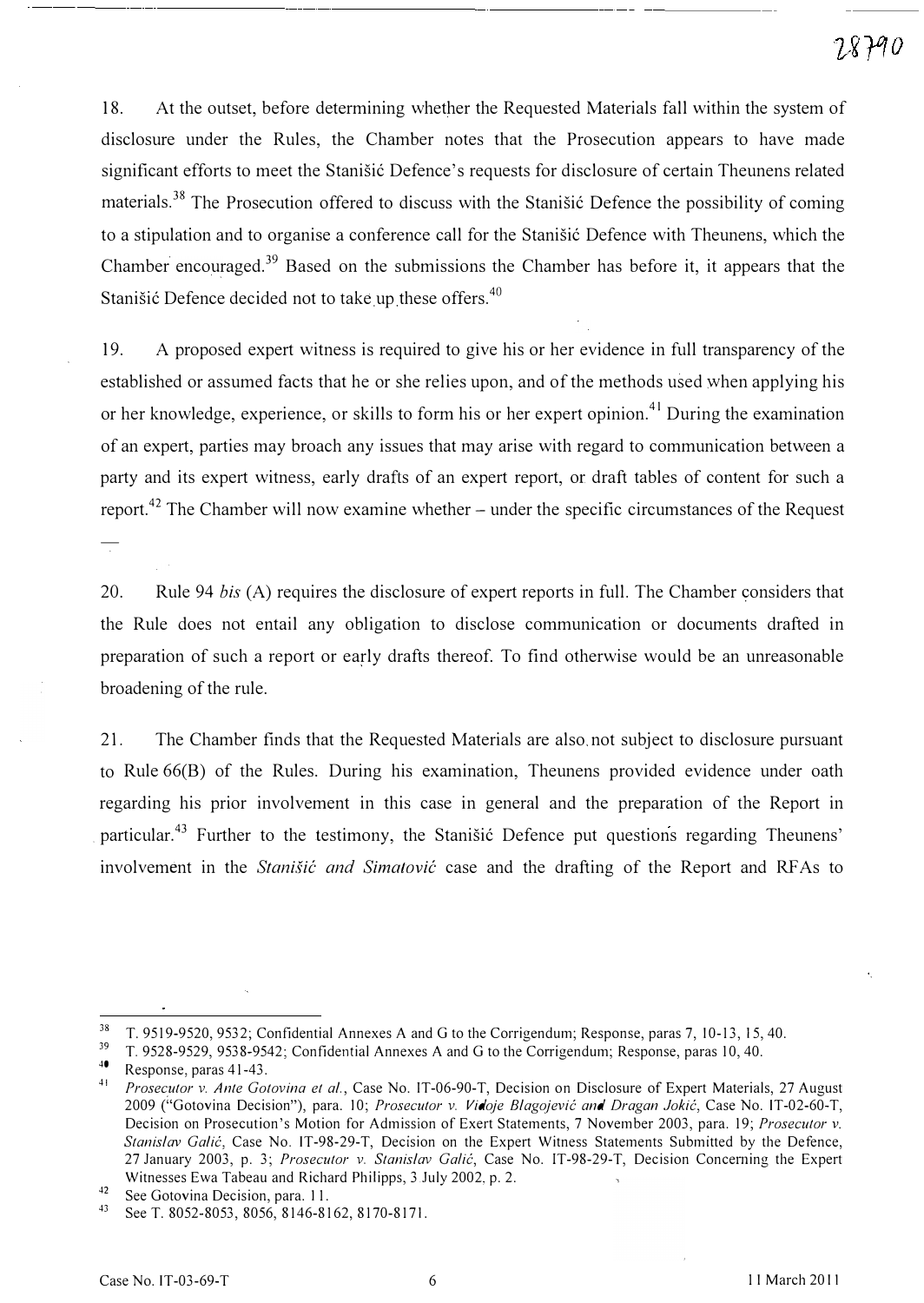Theunens as well as two former Prosecution staff members.<sup>44</sup> All three responded to the Stanišić Defence's questions.45

. 22. The information provided consistently confirms that Theunens only received very general guidance from the side of the Prosecution and that any conclusions reached in the Report were his own.<sup>46</sup> Feedback received by Theunens on the Report was mainly limited to linguistic comments.<sup>47</sup> With regard to the table of contents, Theunens testified and confirmed post-testimony that the first draft largely corresponded to the table included in the Report.<sup>48</sup> Any changes were made only at Theunens' own initiative and without the input of others.<sup>49</sup> Therefore, the Chamber finds the draft table of contents and early personal drafts of the Report are not material within the definition of Rule  $66(B)$ .

23. The Chamber further considers that the requested RF As also fail to. meet the standard of 'materiality' under Rule  $66(B)$ . Theunens stated that he drafted a limited number of RFAs.<sup>50</sup> This was part of his work as a military analyst for the Prosecution.<sup>51</sup> Upon the request of the Stanisić Defence, the Prosecution has searched its RFA database and found three RFAs listing Theunens as requestor.<sup>52</sup> One of these was specifically for the current case and the remaining two concerned other cases.<sup>53</sup> These three RFAs have been provided to the Stanisic Defence and are before the Chamber as a confidential annex to the Request. 54 The Prosecution did not find any RF As drafted by Theunens that were sent during the period in which he worked on writing the Report.<sup>55</sup> Theunens testified that he had full access to all materials in the possession of the Prosecution for the preparation of the Report.<sup>56</sup> The fact that he prepared RFAs to request certain information would at best give an indication of what information the Prosecution  $-$  and Theunens  $-$  did not have at a certain moment in time. Apart from the question whether the Prosecution has in its possession any I further RF As drafted by Theunens, the Chamber fails to see how such information, without further context could hold out a real lead relevant to challenges regarding admissibility or weight of the

<sup>&</sup>lt;sup>44</sup> Confidential Annexes C-E to the Corrigendum. The two former Prosecution staff members concerned Theunens' superior at the time and the then acting Senior Trial Attorney.

<sup>&</sup>lt;sup>45</sup> Confidential Annexes C-E to the Corrigendum.

<sup>&</sup>lt;sup>46</sup> T. 8056, 8158-8160; Confidential Annexes C-E to the Corrigendum.

<sup>&</sup>lt;sup>47</sup> T. 8158-8160; Confidential Annexes C-E to the Corrigendum.

<sup>&</sup>lt;sup>48</sup> T. 8053, 8157-8159; Confidential Annex E to the Corrigendum.

<sup>&</sup>lt;sup>49</sup> Confidential Annex E to the Corrigendum.<br><sup>50</sup> T 8170-8171: Confidential Annex E to the

<sup>&</sup>lt;sup>50</sup> T. 8170-8171; Confidential Annex E to the Corrigendum.

T. 8170-8171; Confidential Annexes D and E to the Corrigendum.

<sup>52&</sup>lt;br>53 T. 9520; Confidential Annex G to the Corrigendum; Response, paras 15, 46.

<sup>&</sup>lt;sup>53</sup> Confidential Annex G to the Corrigendum.

 $\frac{54}{55}$  Ibid.

 $55$  Ibid.<br> $56$  T  $\Omega$ 

T. 8053.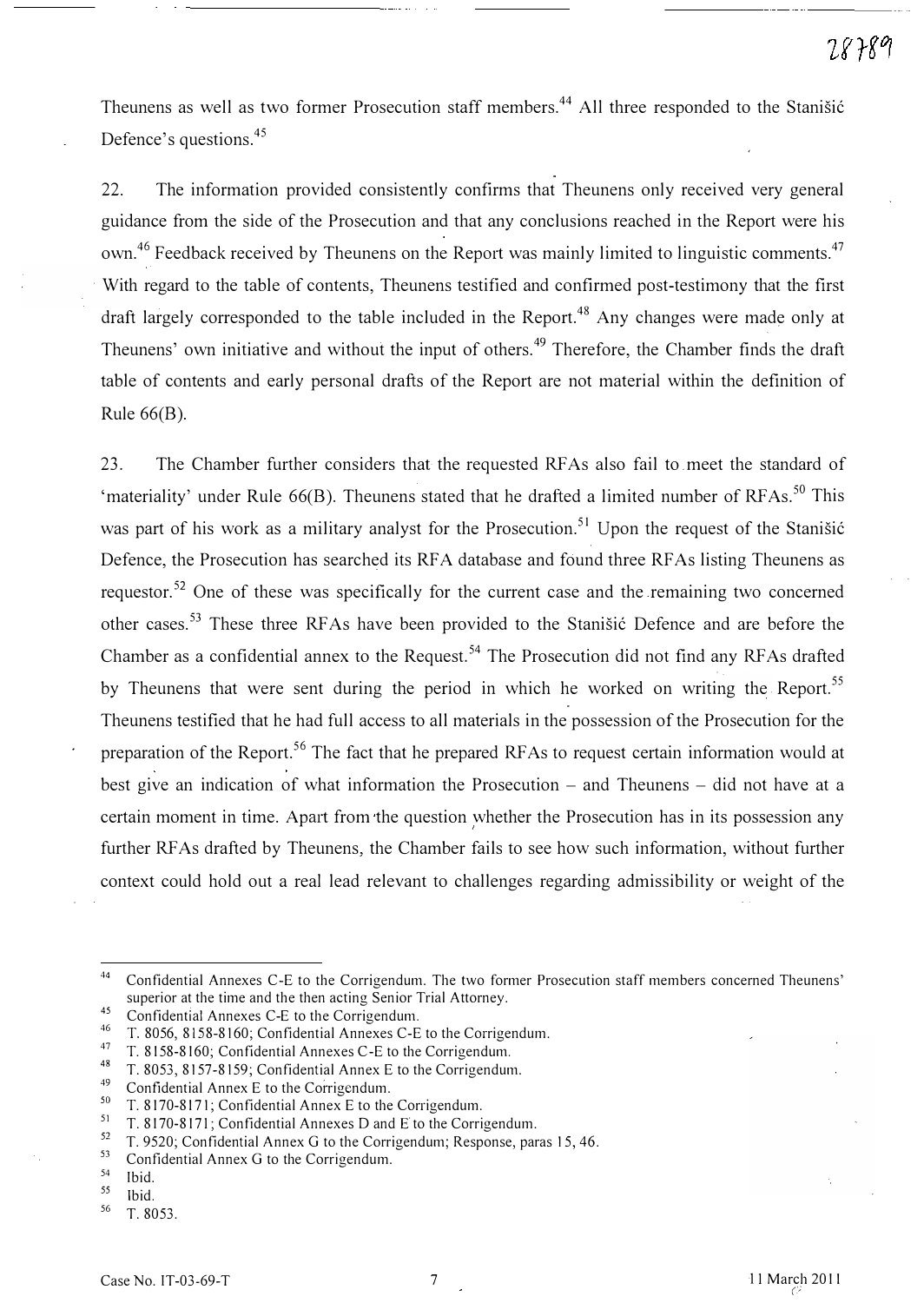Report or could raise a new issue not apparent from the evidence already proposed by the Prosecution.

24. Finally, the Chamber finds that the requested emails are not subject to disclosure pursuant to Rule 66(B). The Stanisić Defence's request in this respect is phrased too broadly. Under oath, Theunens provided information as to his involvement in the current case to the best of his recollection. The Chamber finds that the broad request, in view of his answers during testimony and in combination with the information provided post-testimony, is without justification.

25. The Stanišić Defence argues that the Requested Materials may affect the credibility of Theunens' opinion and therefore subject to disclosure pursuant to Rule 68 as. exculpatory. The Chamber disagrees. Rule 68(i) confers upon the Prosecution an obligation to disclose any material which "in the actual knowledge" of the Prosecution may be exculpatory or affect the credibility of the Prosecution evidence. The Chamber notes that based on Theunens' testimony and the information received post-testimony, there are no indications of undue influence on Theunens in the preparation of the Report. In the absence thereof, the Chamber finds the Prosecution is under no obligation to conduct further searches or disclosures of archived materials pursuant to Rule 68(i) of the Rules.